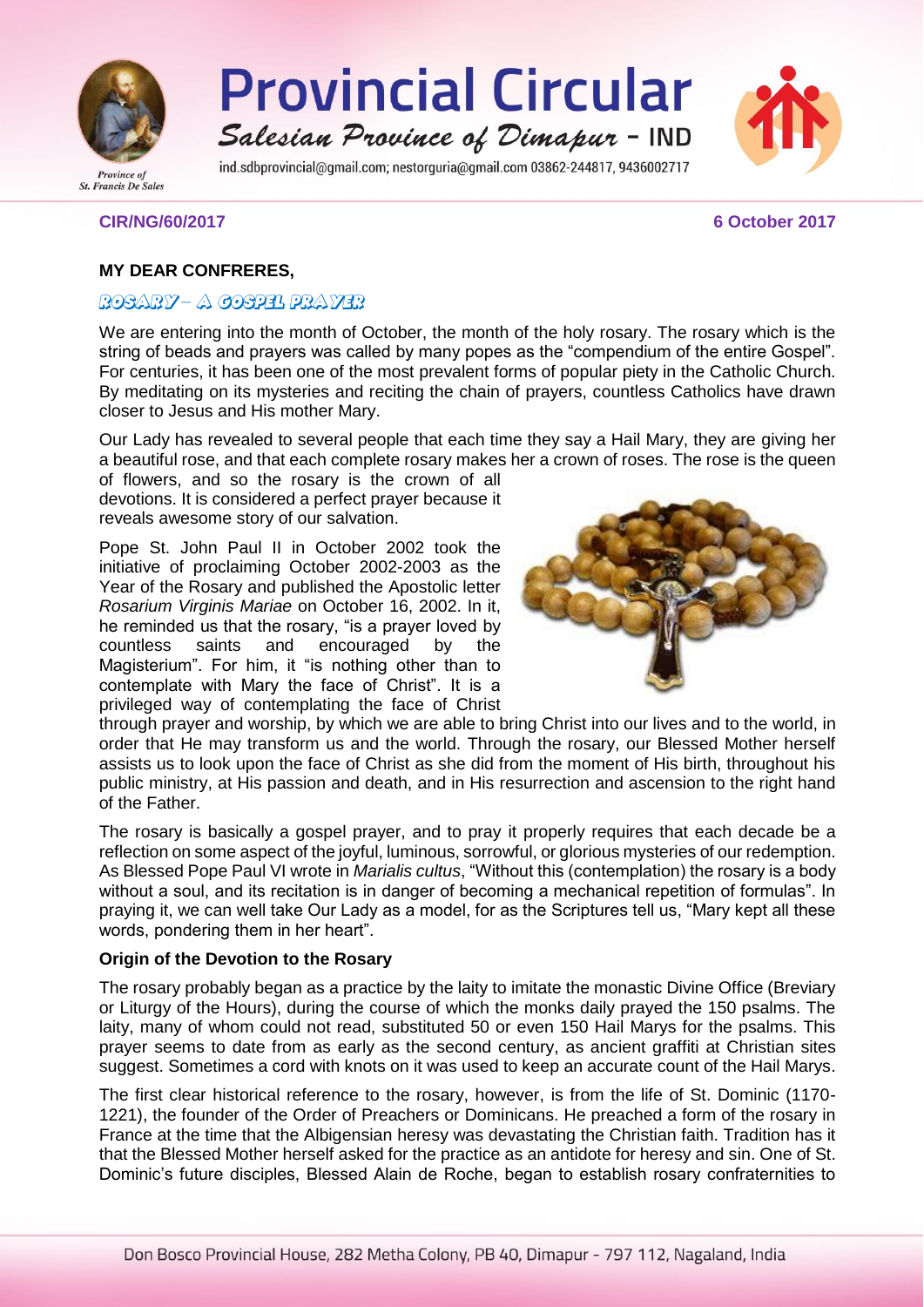promote the praying of the rosary. The form of the rosary we have today is believed to date from his time. Over the centuries, the saints and popes have highly recommended the rosary, the greatest prayer in the Church after the holy mass and the Liturgy of the Hours.

#### **Why should we pray the rosary?**

Certainly, we pray the rosary to grow in holiness and in prayer life. As Catholics, we know that the

fervent recitation of the rosary is a powerful means of obtaining abundant graces from God. On 6 October 1970, Our Lady of the Roses in her message during the apparition seemed to have said the following: "Realize the power in your hand with the rosary, for in your hands you hold the power of God. If you do not recognize the rosary, can you expect to be recognized by my Son? How much can you expect? Why do you hide my rosary? It was with a Mother's loving heart that I chose to give you these pearls of Heaven that you reject".

### **Apparitions of Our Lady and the Rosary**

In every apparition, the heavenly Mother has invited us to say the rosary as a powerful weapon against evil, to bring us to true peace and for the good of humanity. In the apparition at Lourdes in 1858, the Virgin had a long rosary in her arm and in 1917 at Fatima, she invited and urged to pray the rosary every day.

#### **Apparition at Lourdes**

Our Lady appeared at Lourdes, France in 1858 for



eighteen times. Right off, the first apparition on 11 February 1858 began with Our Lady praying the Holy Rosary with St. Bernadette Soubirous: "Without thinking of what I was doing I took my rosary in my hands and went on my knees. The Lady made with her head a sign of approval and herself took into her hands a rosary which hung on her right arm. When I attempted to begin the rosary and tried to lift my hand to my forehead, my arm remained paralyzed, and it was only after the Lady had signed herself that I could do the same. The Lady left me to pray all alone; She passed the beads of her rosary between her fingers but she said nothing; only at the end of each decade did she say the 'Glory be' with me. When the recitation of the rosary was finished, the Lady returned to the interior of the rock and the golden coloured cloud disappeared with her. As soon as the Lady had disappeared Jeanne Abadie and my sister returned to the Grotto and found me on my knees".

Again, at the second apparition, she prayed the rosary with Mary after kneeling down with her friends: "Nicolaus then asked Bernadette what she had seen and she related what had occurred at the Grotto; again she had prayed the rosary accompanied by the Lady, who moved Her lips only at each 'Glory be', and who had again disappeared at the conclusion of the prayers".

At all the eighteen apparitions, St. Bernadette would kneel and begin to pray the holy rosary. Then Our Lady would appear and pray the rosary with her and then she would go into ecstasy: "With no sign of awkwardness or self-consciousness, the child took the rosary from her pocket and crossed herself in her usual profound manner".

### **Apparition at Fatima**

During the apparitions of Our Lady at Fatima between 13 May and 13 October 1917, besides a call to penance, it was a call to pray the rosary. So central is the rosary to the message of Fatima that Our Lady chose to identify herself as "The Lady of the Rosary". In each of the six apparitions she asked for the daily rosary, and especially as an instrument of world peace. As she revealed in the third apparition: "You must recite the rosary every day in honour of Our Lady of the Rosary to obtain peace for the world and the end of the war for only she can obtain this".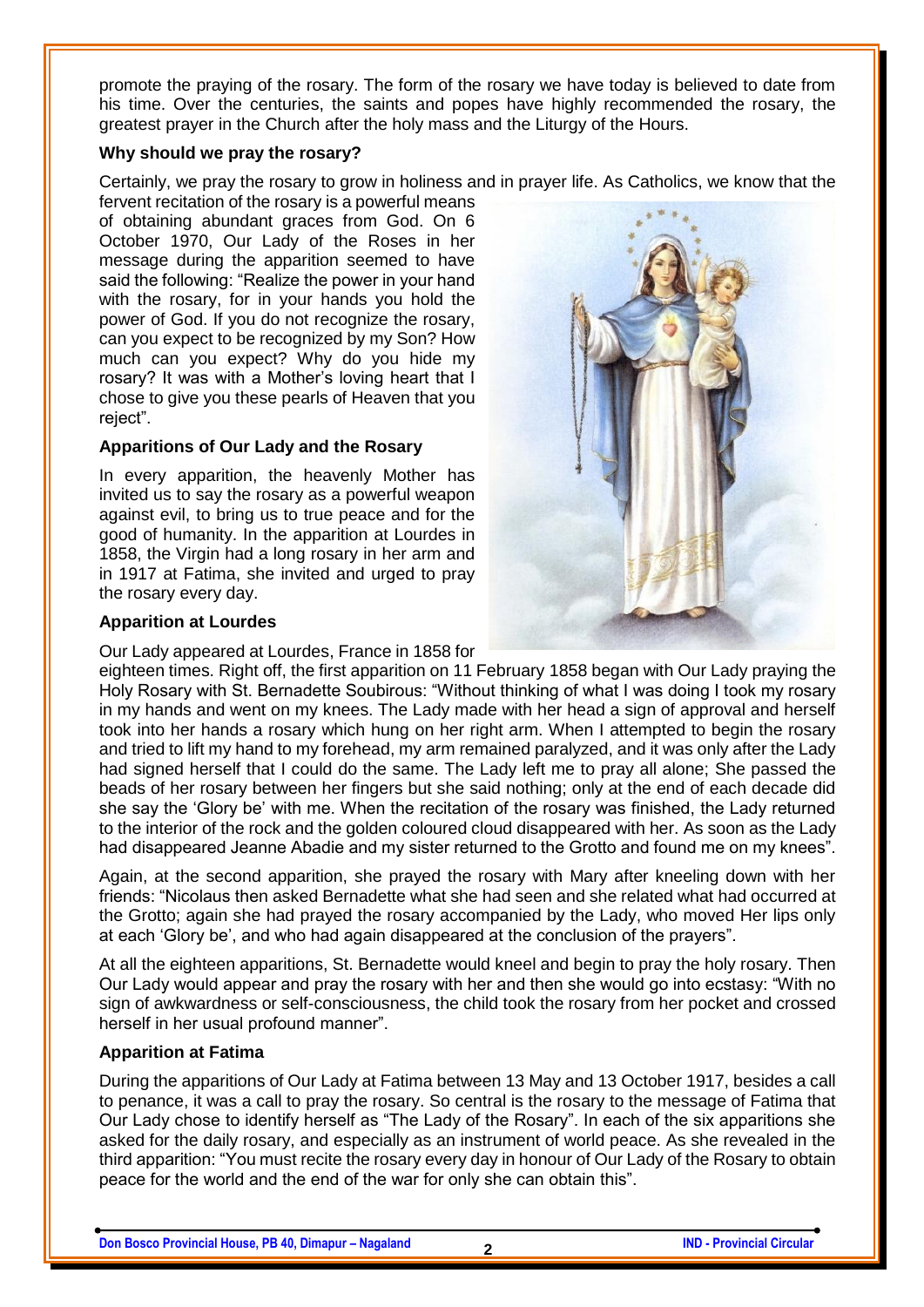When asked about the importance of the rosary, Sr. Lucia of Fatima responded: "My impression is that the rosary is of greatest value not only according to the words of Our Lady of Fatima, but from the effects of the rosary one sees throughout history. My impression is that Our Lady wanted to give ordinary people, who might not know how to pray, this simple method of getting closer to God". She told us: "There is no problem, I tell you, no matter how difficult it is, that we cannot solve by the prayer of the Holy Rosary. With the rosary we will save ourselves. We will sanctify ourselves. We will console Our Lord and obtain the salvation of many souls".

The Blessed Mother terminated the final apparition by showing the children three separate tableaux symbolizing the entire message of the rosary. The first was a vision of the Holy Family – representing the joyful mysteries; the second a vision of Our Lady of Sorrows – representing the sorrowful mysteries; and the third a vision of Our Lady of Mt. Carmel – representing the glorious mysteries.

# **Fifteen promises of Our Lady to those who recite the rosary daily**

Our Lady revealed to St. Dominic and Blessed Alan de la Roche the benefits for those who devoutly pray the rosary daily. Although they form part of the private revelation, these promises help us to grasp the inestimable value of praying the rosary daily.

- 1. Whoever shall faithfully serve me by the recitation of the rosary, shall receive signal graces.
- 2. I promise my special protection and the greatest graces to all those who shall recite the rosary.
- 3. The rosary shall be a powerful armor against hell; it will destroy vice, decrease sin, and defeat heresies.
- 4. It will cause virtue and good works to flourish; it will obtain for souls the abundant mercy of God; it will withdraw the heart of men from the love of the world and its vanities, and will lift them to the desire of eternal things. Oh, that souls would sanctify themselves by this means!
- 5. The soul which recommends itself to me by the recitation of the rosary shall not perish.
- 6. Whoever shall recite the rosary devoutly, applying himself to the consideration of its sacred mysteries, shall never be conquered by misfortune. God will not chastise him in His justice, he shall not perish by an unprepared death; if he be just he shall remain in the grace of God, and become worthy of eternal life.
- 7. Whoever shall have a true devotion for the rosary shall not die without the sacraments of the Church.
- 8. Those who are faithful to recite the rosary shall have, during their life and at their death, the light of God and the plenitude of His graces; at the moment of death they shall participate in the merits of the saints in paradise.
- 9. I shall deliver from purgatory those who have been devoted to the rosary.
- 10. The faithful children of the rosary shall merit a high degree of glory in heaven.
- 11. You shall obtain all you ask of me by the recitation of the rosary.
- 12. All those who propagate the holy rosary shall be aided by me in their necessities.
- 13. I have obtained from my Divine Son that all the advocates of the rosary shall have for intercessors the entire celestial court during their life and at the hour of death.
- 14. All who recite the rosary are my sons and daughters, and brothers and sisters of my only son Jesus Christ.
- 15. Devotion of my rosary is a great sign of predestination.

# **LIFORMATION and UPDATES**

# **The Release of Fr. Tom Uzhunnalil SDB**

Along with the Provincial and others confreres of Bangalore Province we thank God for the release of **Fr. Tom Uzhunnalil SDB** on 12 September 2017. He is now back in his home province.

Father Uzhunnalil was kidnapped by a group of armed men on 4 March 2016, during an attack on the home of the Missionaries of Charity in Aden, Yemen, where 16 people were callously killed, including 4 MC Sisters. In compliance with His Majesty Sultan Qaboos bin Said, Oman in coordination with the Yemeni parties have managed rescue Fr. Tom. Soon after his release, Fr. Tom was placed in one of our houses in Vatican for medical check-ups. During this period he met the Holy Father - Pope Francis, Rector Major – Rev. Fr. Ángel Fernández Artime and other dignitaries. He also gave a press conference, the last one at Pisana, Rome. His release is certainly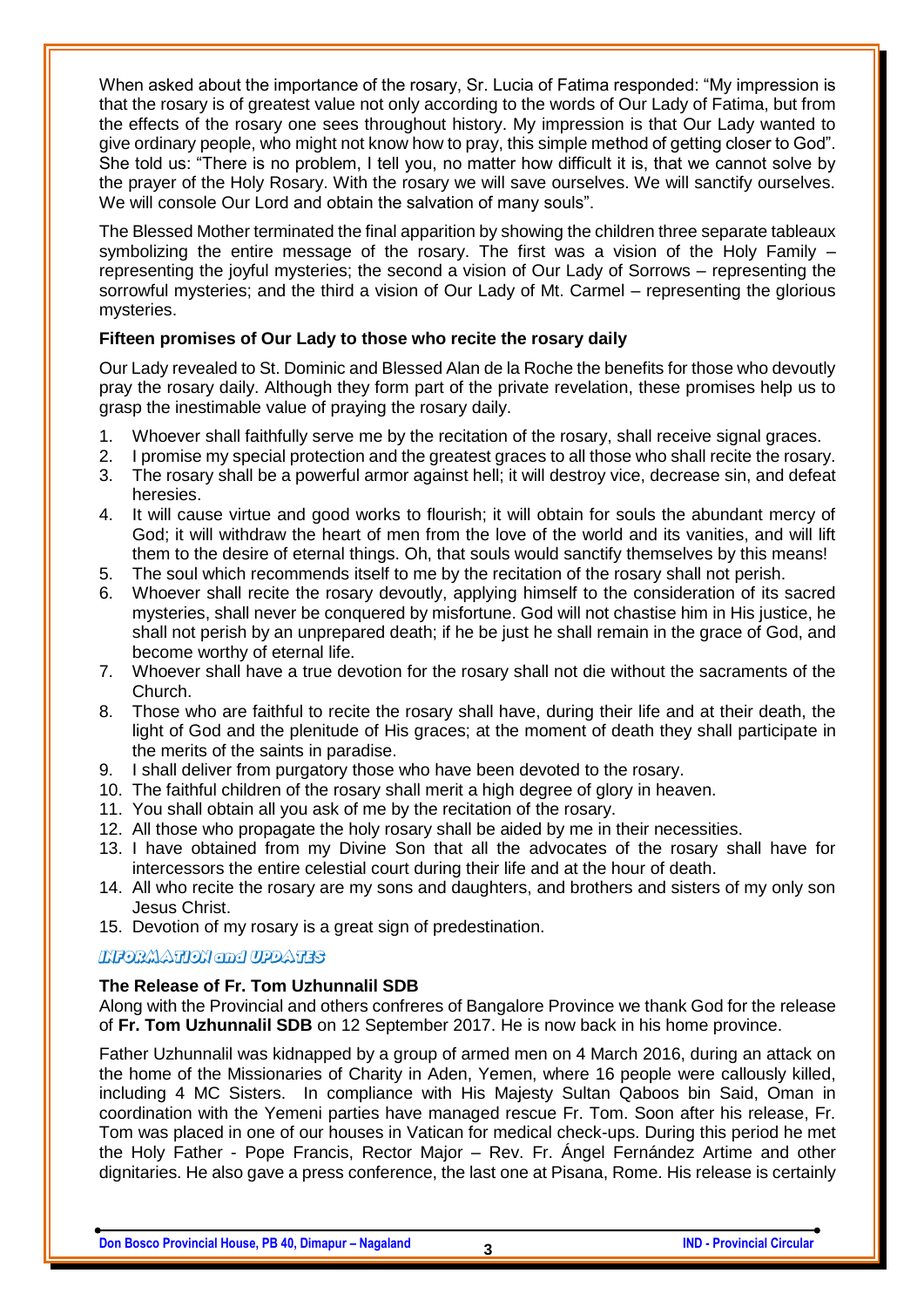an answer to all our prayers. Fr. Tom acknowledged it before the media saying "I owe my release to your prayers said all over the world."

#### **Salesian Co-operators' Northern Zonal Conference**

The North Zone co-operators' meeting was held at DBIDL from 30 September to 1 October. Fr. Noel Maddhichetty handed over the responsibility of being the South Asian delegate for cooperators to Fr. Albert Johnson, the SPCSA secretary in India.

The 8th Northern Zonal Conference of the Salesian Cooperators was organized by Guwahati Province at the Don Bosco Institute for Development and Leadership (DBIDL), Dimapur, from 30 Sept. to 1 Oct. 2017. There were 70 participants including Provincial Coordinators, Secretaries, Administrators, Formators and Delegates from the Salesian Provinces of New Delhi, Kolkata, Shillong, Guwahati and Dimapur.

The Conference, with the theme "Family Ministry", was inaugurated with the hoisting of the Association's flag by Fr. Albert Johnson SDB, South Asian Delegate for Salesian Family. Sr. Alphonsa FMA read out the keynote address of Sr. Elizabeth George FMA, Provincial of Guwahati Province. In her address Sr. Elizabeth said that the family is the cradle of life where children feel loved, cared for, protected and accompanied. She quoted Pope Francis' Apostolic Exhortation *Amoris Laetitia* underscoring that the welfare of the family is decisive for the future of the world and the Church. Fr. Albert Johnson read out the message of Fr. Maria Kanaga SDB, who describes the Salesian Cooperators as secular arms and wings of the Salesian Family, playing a special role with their public commitment to God and the Salesian charism.

Mr. D. S. Anthuvan, World Councillor for the Salesian Cooperators welcomed all the participants. He especially thanked Fr. Noel Maddhichetty, former South Asian Delegate for Salesian Family, for his unstinted service to the Salesian Family. The study sessions had three topics: Session 1 *– Roles of Salesian Cooperators*, Session 2 *– Family Ministry* and Session 3 *– Formation of Lay Leadership,* animated by Fr. Theotimus Lakra, Fr. Noel Maddhichetty and Fr. Albert Johnson, respectively. There was also a session on Action Plan as a well as a meeting of the National Advisory Council. The conference concluded with Mr. DS Anthuvan de-hoisting the Association flag. Ms. Sonia Gothorp handed it over to Ms. Teresa Tobias, Provincial Coordinator of Kolkata Province where the 9 Zonal Conference will be held.

### **The General Body Meeting of Brothers**

The Salesian Brothers' annual meeting of IND, ING and INS was held at provincial house Shillong. There were 35 brothers present for the meeting. There was animation by different people and interaction among themselves.

#### **Don Bosco Tech Regional Meet of North Eastern Region held**

Don Bosco Tech regional meeting of North-Eastern region was held from 21-22 September 2017 at AIDA with the theme 'Transforming Lives through Skill Training'. The participants of two-day event included Don Bosco Tech skill training centre in-charges, training faculty, industry partners and government departments. The highlights of the programme were input sessions on 'Don Bosco Tech and its impacts on skill development landscape in Northeast' and 'Our vision for North-East', panel discussion on 'Youth, Skill Development and Employment: Opportunities in Northeast' and group discussion and presentations. Mr. Khekeya K. Sema IAS gave the keynote address. On the side-lines of the meeting the best performing centres and best performing trainers were awarded. AIDA centre was awarded the best performing centre and Ms. Regina Pamma Karai of AIDA centre was adjudged the best performing trainer.

#### **AIDA**

Annual General Body meeting of AIDA, the Planning and Development Office of the province, will be held on 26 October 2017 from 04.00 pm at AIDA conference room. This will be preceded by one-day workshop on GST on 26 October from 09.00 am.

In the current context of many financial policy changes being initiated by the government, it is imperative to update ourselves on topic such as GST. I would exhort every community to depute one member to this workshop. Please contact Bro. Sunny for further communication.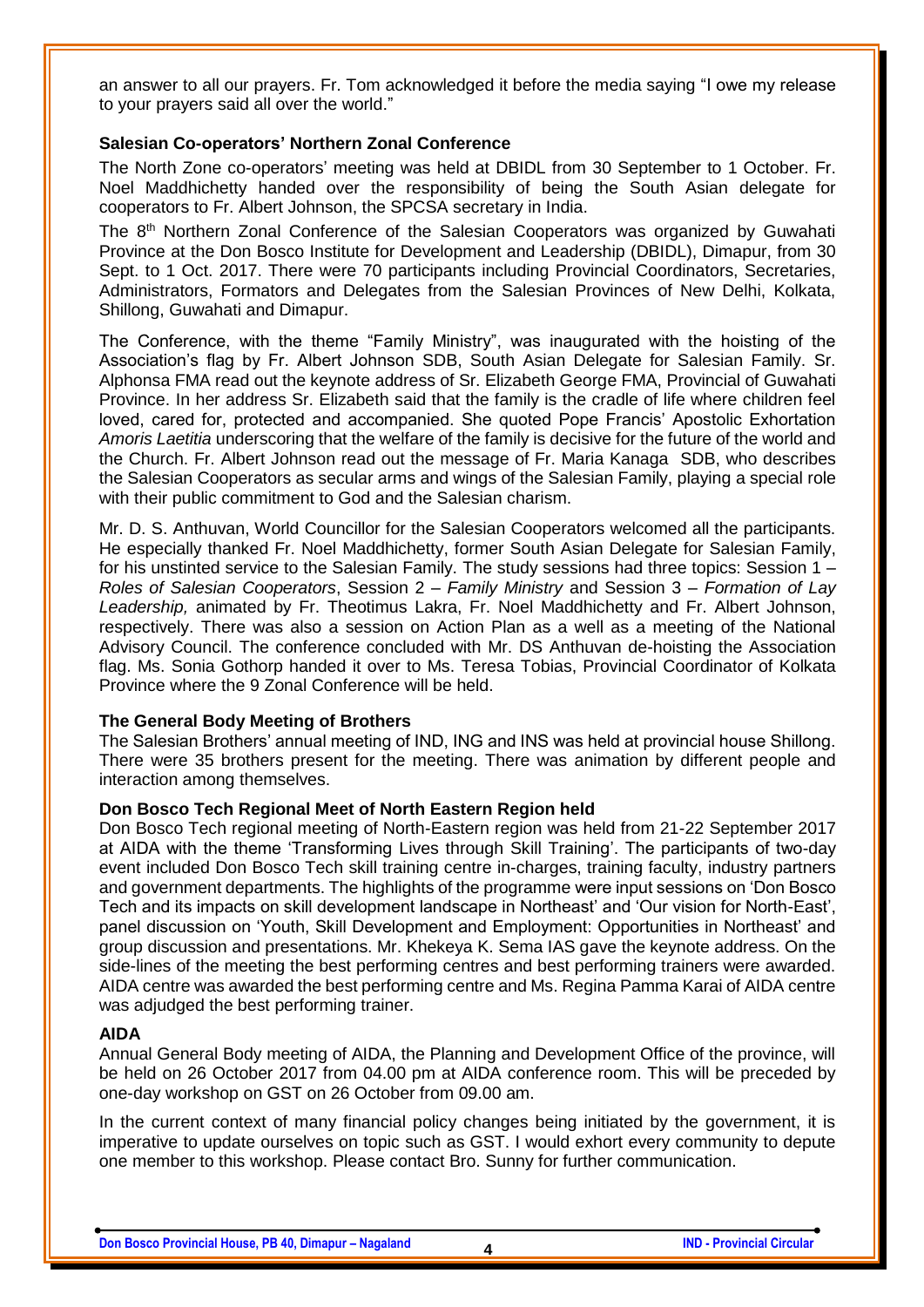#### **SMI**

I wish to congratulate the newly appointed Superior General of the Congregation of the Catechist Sisters of Mary Immaculate (SMI) - **Rev. Sr. Dina Vellamaruthunkal SMI** and her team. She has been elected in their Ninth General Chapter at Krishnagar. The following Sisters have been elected as the Councillors: Sr. Jane Nadackal (First Councillor), Sr. Jaisy Varickamthotty (Second Councillor), Sr. Divya Lakra (Third Councillor), Sr. Margaret Ranjitham (Fourth Councillor), and Sr. Malabika Mondal (Fifth Councillor). Hearty congratulations dear sisters.

### **Young Priests' Meeting**

I take this occasion to thank **Rev. FR. PC Bosco**, of Bangalore province, for animating our Young Priests for two days and giving them the importance of "Health Care in Ministry". Finally motivating them to understand that "spiritual care" is more important than only activities / ministries. We congratulate all the young priests for attending the animation programme. This is the first time all the young priests attending the young priests' meeting.

### **Statistical Information**

We have been asked to collect some statistical information regarding our institutions by the education commission CBCI Delhi. Hence, kindly fill up the statistics forms sent by CBCI Delhi and send it back the filled forms to the office of Vice Provincial at the earliest.

### **Welcome Back**

We are happy to welcome back **Fr. Selvaraj Stanislaus** from UPS after his Licentiate in Canon Law and **Fr. Kangba Rang Anthony** after his one year of practical training, five years of studies and four years of service as the dean of Don Bosco School in Genova – Sampierdarena, Italy.

# **ADOSTOVIC ASSIGNMENTS**

| 1. Fr. EKKA Romanus                                    | In-Charge and PP       | Rajanagar Don Bosco        |
|--------------------------------------------------------|------------------------|----------------------------|
| 2. Fr. KALAPPURAYIL George (KV)                        | <b>APP</b>             | Doimukh Don Bosco          |
| 3. Fr. KARAMULLIL Jose George                          | Principal              | Itanagar Don Bosco College |
| 4. Fr. KERKETTA Paulus                                 | <b>APP</b>             | Palin Don Bosco            |
| 5. Fr. MINJ Sunny                                      | Headmaster and APP     | Rajanagar Don Bosco        |
| 6. Fr. MUTHIRAKALAM Sabu Joseph Vice Principal and Adm |                        | Itanagar Don Bosco College |
| 7. Fr. R.K. Guangdiat Nicholas                         | Headmaster and APP     | Khobong Don Bosco          |
| 8. Fr. SELVARAJ Stanislaus                             | Warden                 | Itanagar Don Bosco College |
| 9. Fr. TIRKEY Rajesh                                   | Ast Headmaster and APP | Khobong Don Bosco          |
|                                                        |                        |                            |

### **EVENTS ATEAD**

- 13 Oct Provincial Council Meeting
- 26 Oct Workshop on GST at AIDA Conference Room from 9.00 am
- 27 Oct Rectors and In-Charges' Meeting at DBPH starts at 9.00 am and Provincial Community Day
- 28 Oct Jubilee of Confreres at Salesian College at 9.30 am
- 31 Oct Scrutiny of PT Brothers & Students to reach Provincial Office

### **GONDOUENGES**

To Rt. Rev. James Thoppil DD, Bishop of Kohima diocese and all the clergy of the diocese at the sudden demise of **Fr. Mathew Keemattam** on 20 September 2017. He was former Vicar General of the diocese, passed away at Bethel Medical Centre, Kohima. Many of us do know him to be kind, helpful at all times, a pioneering missionary in Nagaland and gifted spiritual guide. May the good Lord grant him eternal reward.

To Sr. Isabella Suja, Provincial of Shillong Province and others sisters at the passing away of **Sr. Erina Susgni FMA (INS)** on 7 September, 2017. May God grant her eternal reward.